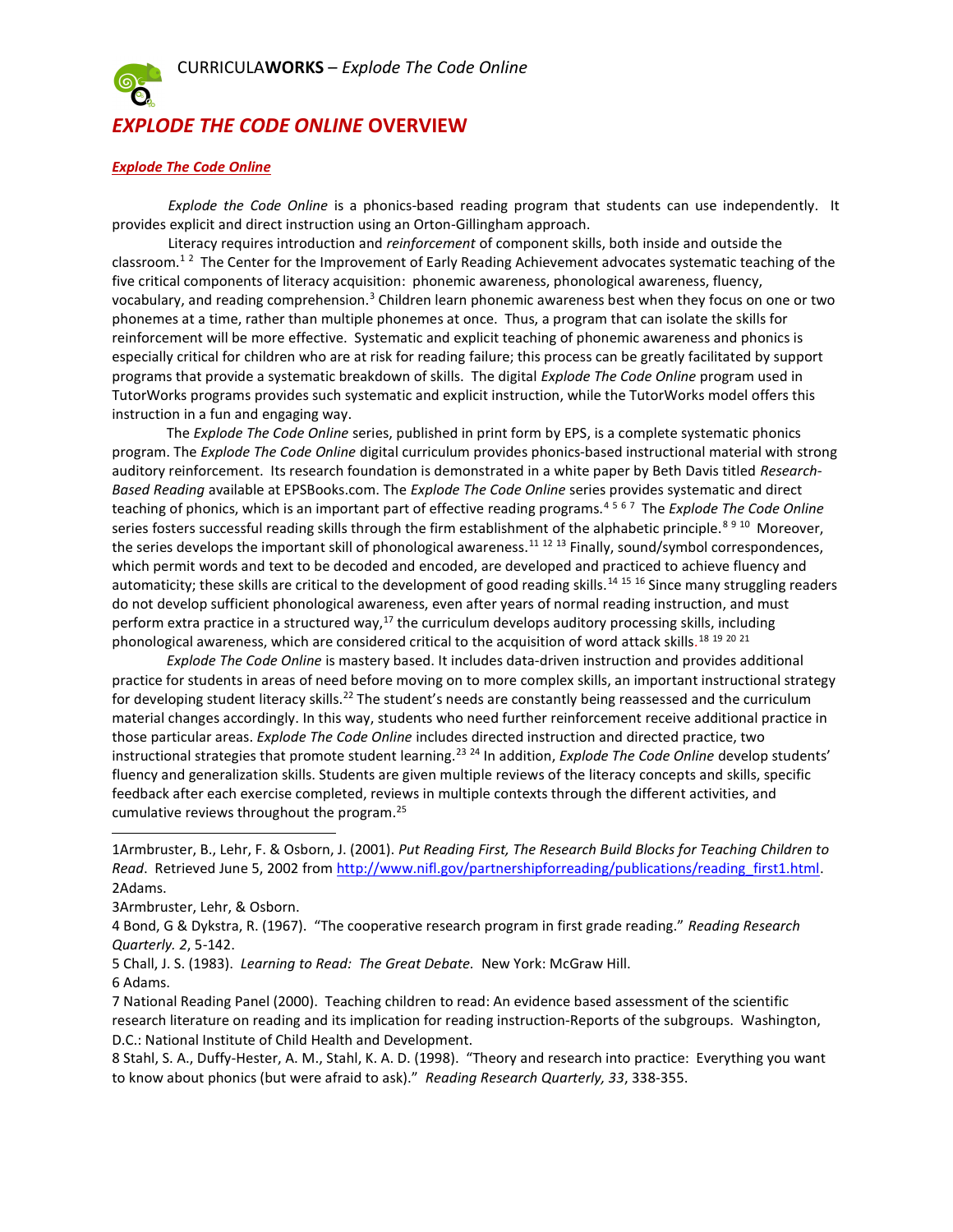

 $\overline{a}$ 

9 Ehri, L. (1991). Development of the Ability to Read Words. In R. Barr, M. Kamil, P. Mosenthal, &P. Perarson (EDs.), Handbook of Reading Research, 2, New York: Longman, 318-417.

10 Ehri, L. (1998). Grapheme-phoneme Knowledge is Essential for Learning to Read Words in English. In J. L. Metsala & L. C. Ehri (Eds.), Word Recognition in Beginning Literacy. Mahwah, NJ: Erlbaum, 3-40. 11National Reading Panel.

12 Stahl.

13 Yopp, H. K. "Developing Phonemic Awareness in Young Children." The Reading Teacher, 45, 696-703. 14 Freebody, P. & Byrne, B. (1988). "Word-reading Strategies in Elementary School Children: Relations to Comprehension, Reading Time, and Phonemic Awareness," Reading Research Quarterly, 23, 441-453. 15 National Reading Panel.

16 Rasinsky, T. V., (2000) "Does Speed Matter in Reading." The Reading Teacher, 54, 146-151.

17 McGuinness, D. (1997). Why our Children Can't Read and What We Can Do About It. New York: Simon & Schuster.

18 Adams.

19 Leong, C.K. (1991). From Phonemic Awareness to Phonological Processing to Language Access in Children Developing Reading Proficiency. In D.J. Sawyer and B.J. Fox (Eds.). Phonological Awareness in Reading: The Evolution of Current Perspectives. New York: Springer-Verlag, 217-254.

20 Liberman, I.Y. and Shankweiler, D. (1985). Phonology and the Problems of Learning to Read and Write. Remedial and Special Education, 6, 8-17.

21 Wagner, R. and Torgeson, J. (1987). The Nature of Phonological Processing and Its Causal Role in the Acquisition of Reading Skills. Psychological Bulletin, 101 (2), 192-212.

<sup>22</sup> Rasinsky, T. V., et al. (2006). Fluency Instruction: Research-Based Best Practices. Guilford Press.

<sup>23</sup> Goldenberg, C. (2004). Literacy for All Children in the Increasingly Diverse Schools of

the United States. International Reading Association.

<sup>24</sup> August & Shanahan.

<sup>25</sup> Goldenberg, 2004.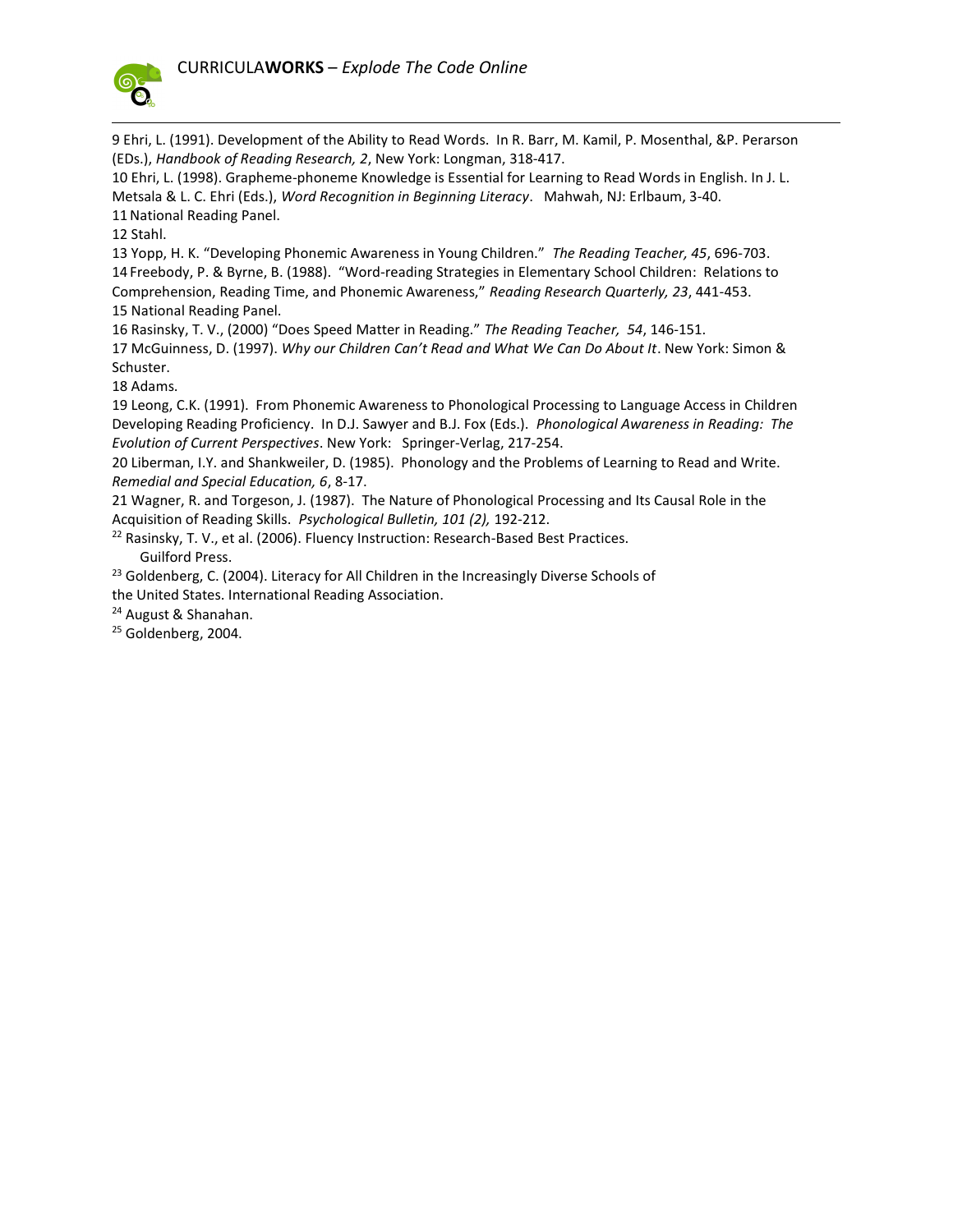

## Explode The Code Online - Scope and Sequence

| <b>Learning Objectives</b>   | <b>Skills Covered</b>                             | Grades* | <b>ETC Book</b> |
|------------------------------|---------------------------------------------------|---------|-----------------|
|                              |                                                   |         | Reference       |
| Short vowels                 | $\bullet$ Short $a$                               | $1 - 3$ | Book 1          |
|                              | • Short a with final consonants                   |         |                 |
|                              | $\bullet$ Short i                                 |         |                 |
|                              | $\bullet$ Short $u$                               |         |                 |
|                              | • Short e                                         |         |                 |
|                              | $\bullet$ Short $o$                               |         |                 |
| Initial and final            | · Initial blends (bl, cl, fl, gl, sk, sl, pl, cr, | $1 - 3$ | Book 2          |
| consonant blends             | $dr, gr, br, fr, pr, tr, sm, sn, sp, st, sw, tw)$ |         |                 |
|                              | . Final blends (mp, sk, st, fr, lt, nt, lf, lp,   |         |                 |
|                              | nd, nk)                                           |         |                 |
| Long vowel sounds            | • y as a vowel                                    | $1 - 3$ | Book 3          |
| (open syllables and          | · Silent-e                                        |         |                 |
| silent $-e$ ), consonant     | • Consonant digraphs (sh, th, wh, ch,             |         |                 |
| digraphs and trigraphs       | $- tch, -nq, -ck$                                 |         |                 |
|                              | · Vowel digraphs (ee, ea, ai, ay, oa, ow)         |         |                 |
|                              |                                                   |         |                 |
| Compound words,              | • Compound words                                  | $1 - 3$ | Book 4          |
| word endings, syllable       | • Common word endings (-ful, -ing, -est,          |         |                 |
| division, and syllable       | -ed, -ness)                                       |         |                 |
| types                        | · Syllable types (open, closed, Cle, silent-      |         |                 |
|                              | e, digraph)                                       |         |                 |
|                              | · Syllabication with 2- and 3-syllable            |         |                 |
|                              | words                                             |         |                 |
| Word families, 3-letter      | · Sounds of -ed                                   | $2 - 4$ | Book 5          |
| blends, $qu$ , sounds of $-$ | · Words ending in -ey                             |         |                 |
| ed                           | · Word families (all-alk, old-olt-oll, ild-       |         |                 |
|                              | ind)                                              |         |                 |
|                              | · 3-letter blends (thr-, shr-, scr-, str-, spr-   |         |                 |
|                              | , $spl$ - $)$                                     |         |                 |
|                              | • qu words                                        |         |                 |
| R-controlled vowels,         | . r-controlled vowels (ar, or, er, ir, ur,        | $2 - 4$ | Book 6          |
| diphthongs                   | war, wor)                                         |         |                 |
|                              | · Silent letters (-igh)                           |         |                 |
|                              | · Vowel diphthongs (oo, ea, ie, oi, oy, ou,       |         |                 |
|                              | ow, au, aw, ew, ui, ue)                           |         |                 |
| Soft $c$ and $g$ , silent    | • Soft c and $q$                                  | $2 - 4$ | Book 7          |
| consonants                   | · Silent letters (-dge, -mb, kn, wr, silent t,    |         |                 |
|                              | silent h, ph)                                     |         |                 |
|                              | · Sounds of ear                                   |         |                 |
|                              | · ei and eigh words                               |         |                 |
| Suffixes and endings         | Common suffixes and endings including:            | $2 - 4$ | Book 8          |
|                              | · -ness, -less, -ous, -or                         |         |                 |
|                              | · -ist, -ity, -ture, -ment                        |         |                 |
|                              | · -able, -ible, -sion, -tion                      |         |                 |
|                              | · -ance, -ence, -tive, -sive                      |         |                 |
|                              | $\bullet$ -ify, -ize, -ti-, -ci-                  |         |                 |

\* Grade approximations are provided for general reference and are not meant to be followed strictly.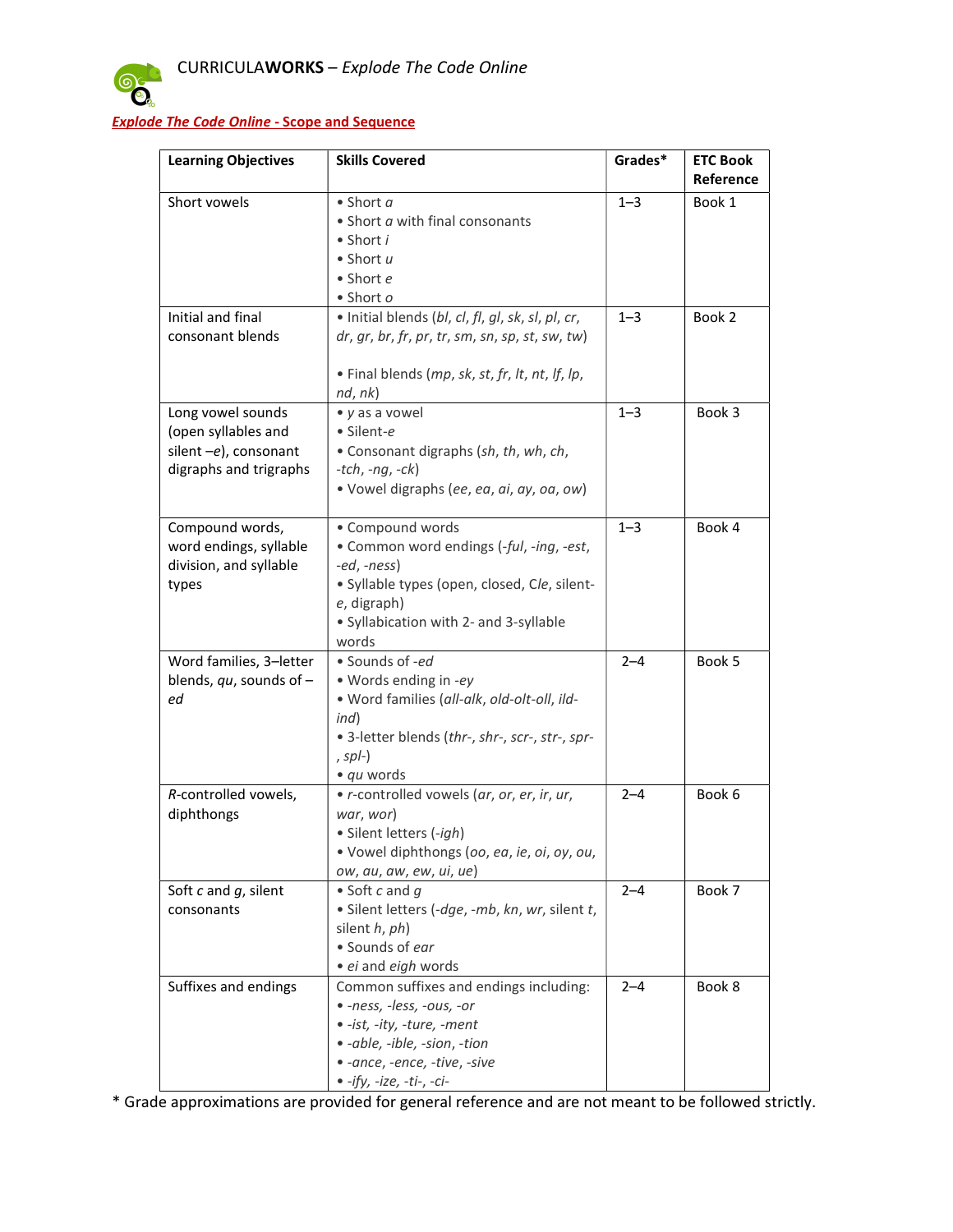

These templates are provided to aid you in correlating information in the Curriculum Performance reporting to specific templates your students are using.

| <b>Task Description</b><br>Complete                                                                   | Shorthand<br>Description     | Sample            |
|-------------------------------------------------------------------------------------------------------|------------------------------|-------------------|
| Student chooses the<br>picture that begins<br>with the sound of the<br>letter shown on the<br>screen. | match pic with same<br>sound | i says /i/ as in  |
|                                                                                                       |                              | 4                 |
| Student chooses the<br>word below that<br>matches the word<br>above.                                  | match the same<br>word       | dad               |
|                                                                                                       |                              | dad<br>dab<br>bad |
|                                                                                                       |                              |                   |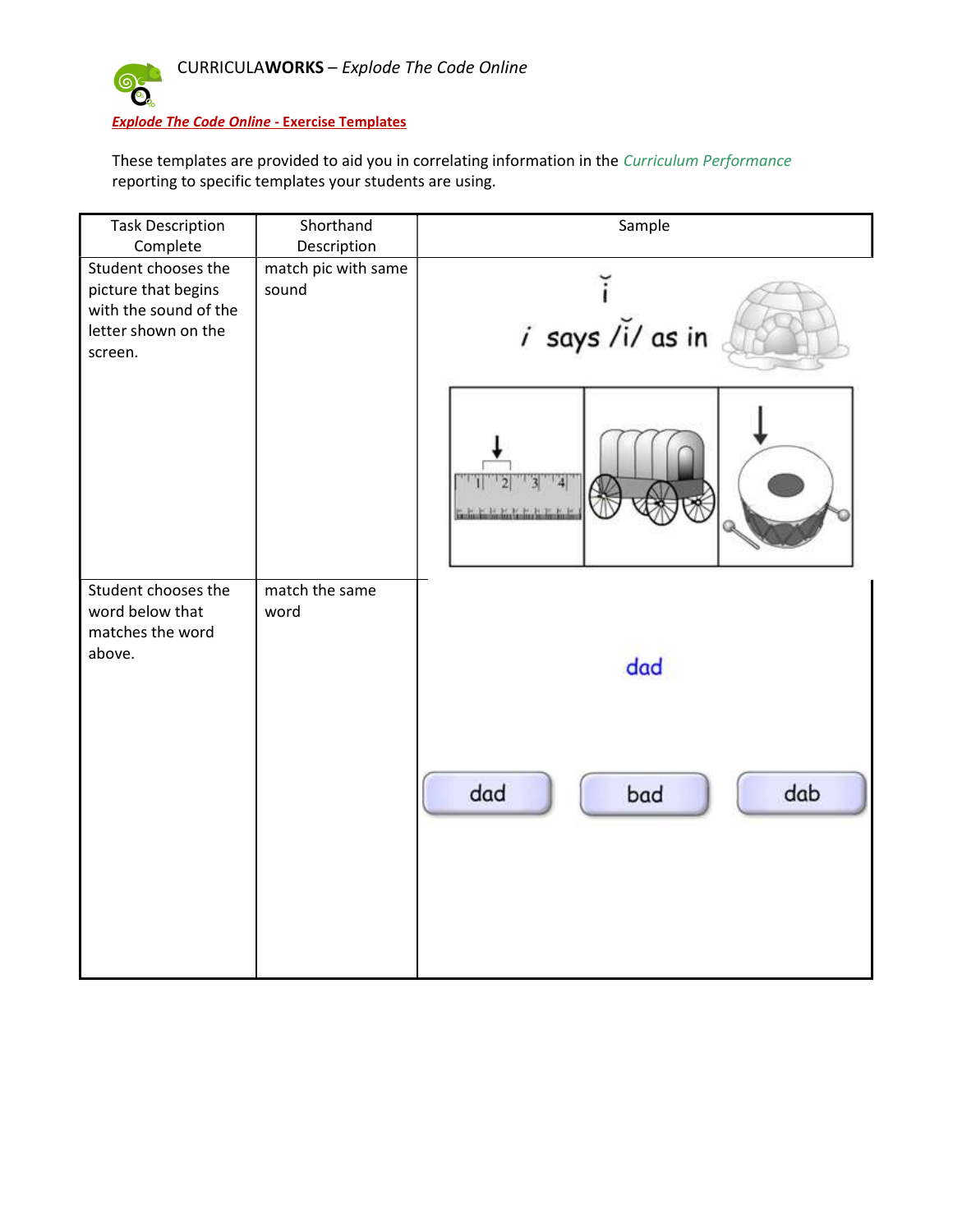

| Student chooses the<br>picture that<br>represents the word<br>on the screen. The<br>student then types the<br>word. | match pic then type<br>word |                  | hat                       |           |
|---------------------------------------------------------------------------------------------------------------------|-----------------------------|------------------|---------------------------|-----------|
| Student drags down a<br>word from the top to<br>match the picture<br>shown on the screen.                           | drag word to match<br>pic   | pig<br>DHI<br>SK | <b>WHO</b><br>mitt<br>pin | wig<br>In |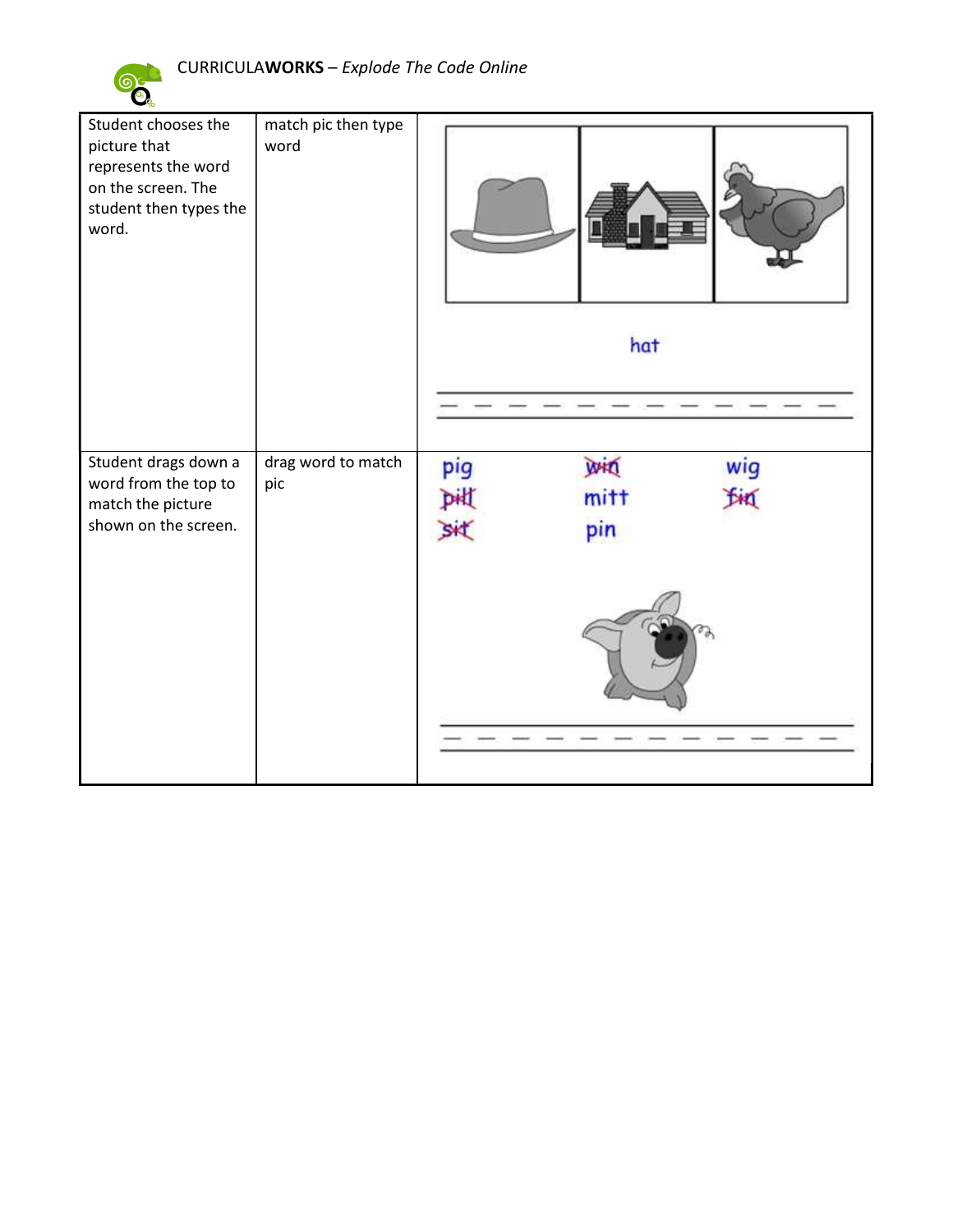

| Student chooses from<br>two letters or groups<br>of letters to spell the<br>word that describes<br>the picture. | choose letters spell<br>pic | d<br>a<br>p          |
|-----------------------------------------------------------------------------------------------------------------|-----------------------------|----------------------|
| Student chooses the<br>word that describes<br>the picture on the<br>screen.                                     | match word with pic         |                      |
|                                                                                                                 |                             | luck<br>duck<br>back |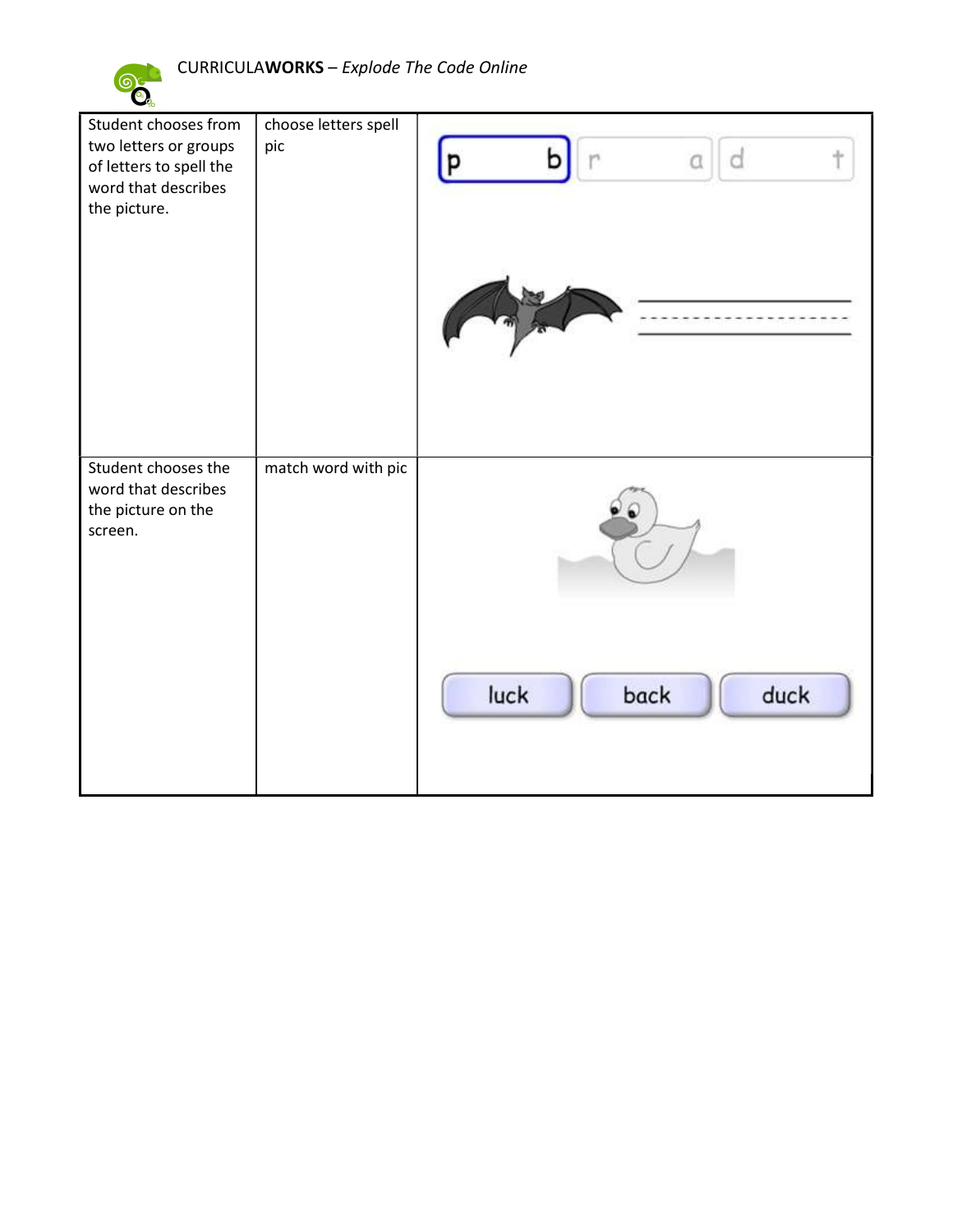

| Student chooses the<br>sentence that<br>describes the picture.                                                                                                                    | match sentence<br>with pic | The bat can wag.                   |
|-----------------------------------------------------------------------------------------------------------------------------------------------------------------------------------|----------------------------|------------------------------------|
|                                                                                                                                                                                   |                            | The hat has a tag.                 |
|                                                                                                                                                                                   |                            |                                    |
| Student drags down<br>letters or types the<br>word to describe the<br>picture.                                                                                                    | spell pic                  | abgilnpst<br>W Y                   |
|                                                                                                                                                                                   |                            | Click to hear word<br>$\leftarrow$ |
| Student answers yes if<br>the sentence<br>describes something<br>that is true or likely to<br>be true. Student<br>answers no if the<br>sentence describes<br>something that isn't | yes/no                     | Can a block run?                   |
| true or isn't likely to<br>be true.                                                                                                                                               |                            | Yes<br>No                          |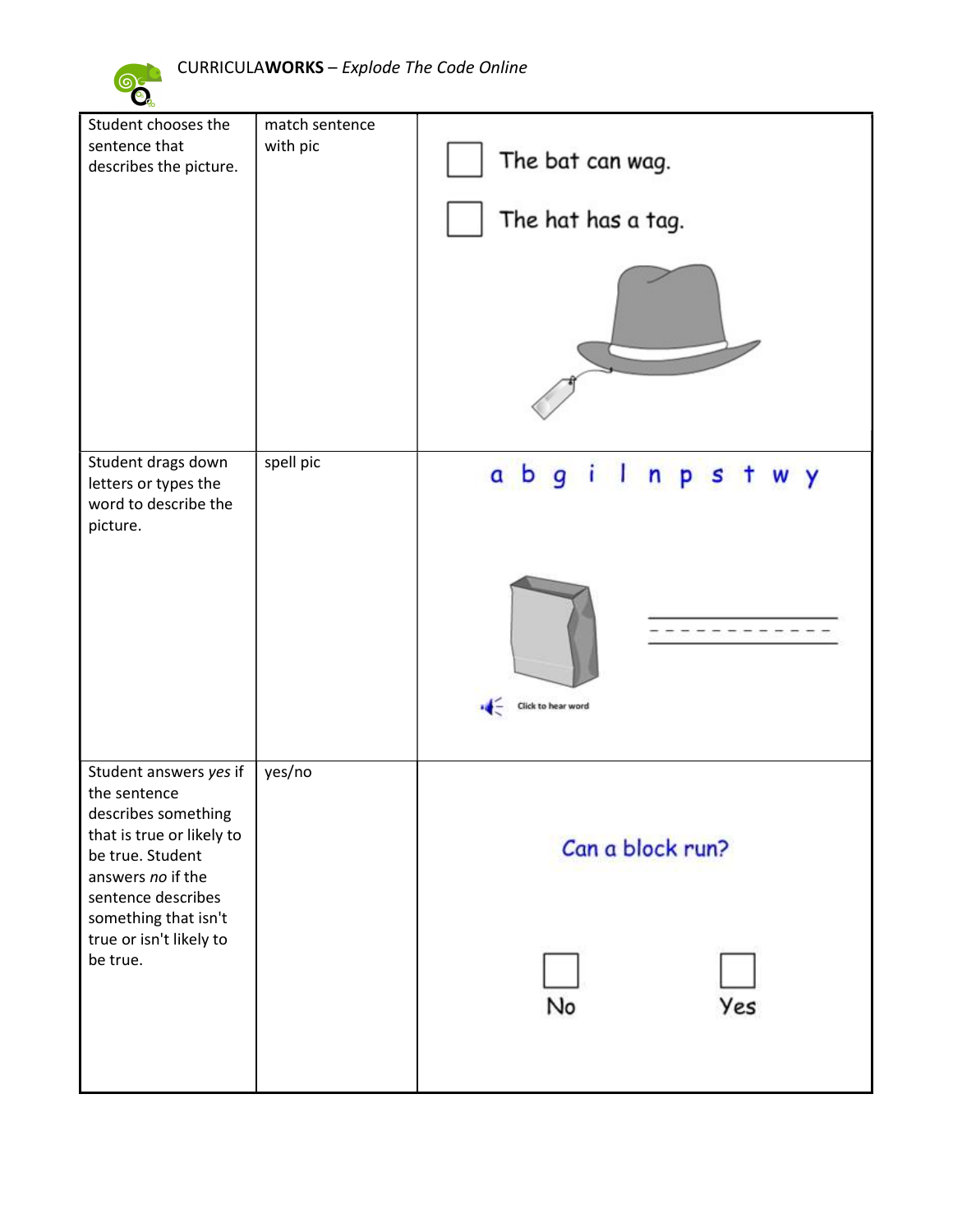

 $\bullet$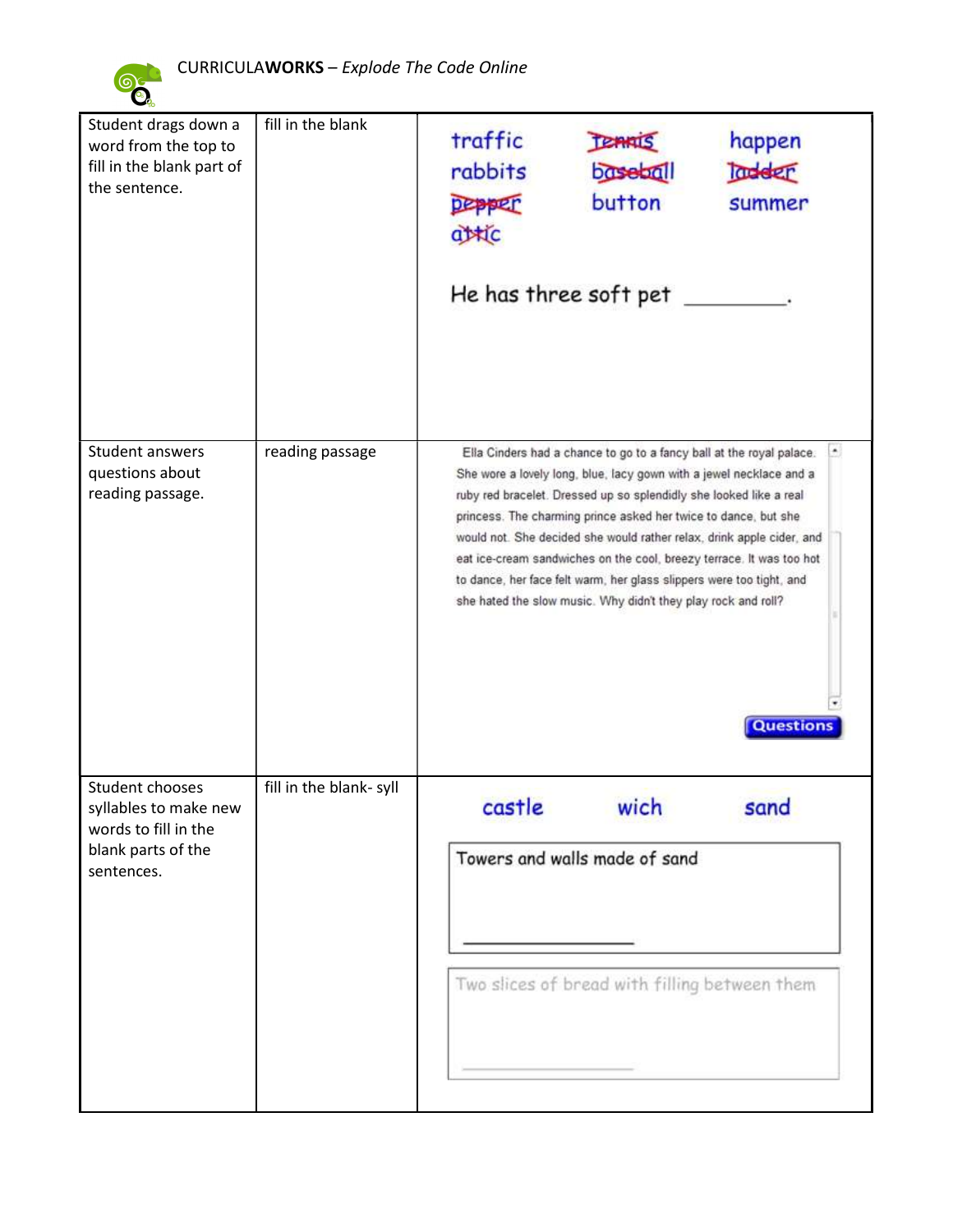

| Student unscrambles<br>the syllables to make a<br>word that fits the<br>meaning written on<br>the screen. | unscramble syllables | not worth much<br><b>ue</b><br>val<br>less                                         |
|-----------------------------------------------------------------------------------------------------------|----------------------|------------------------------------------------------------------------------------|
| Student chooses the<br>correct word to finish<br>the sentence or<br>question.                             | finish question      | If someone has a good sense of humor,<br>is that person<br>humorous?<br>hazardous? |